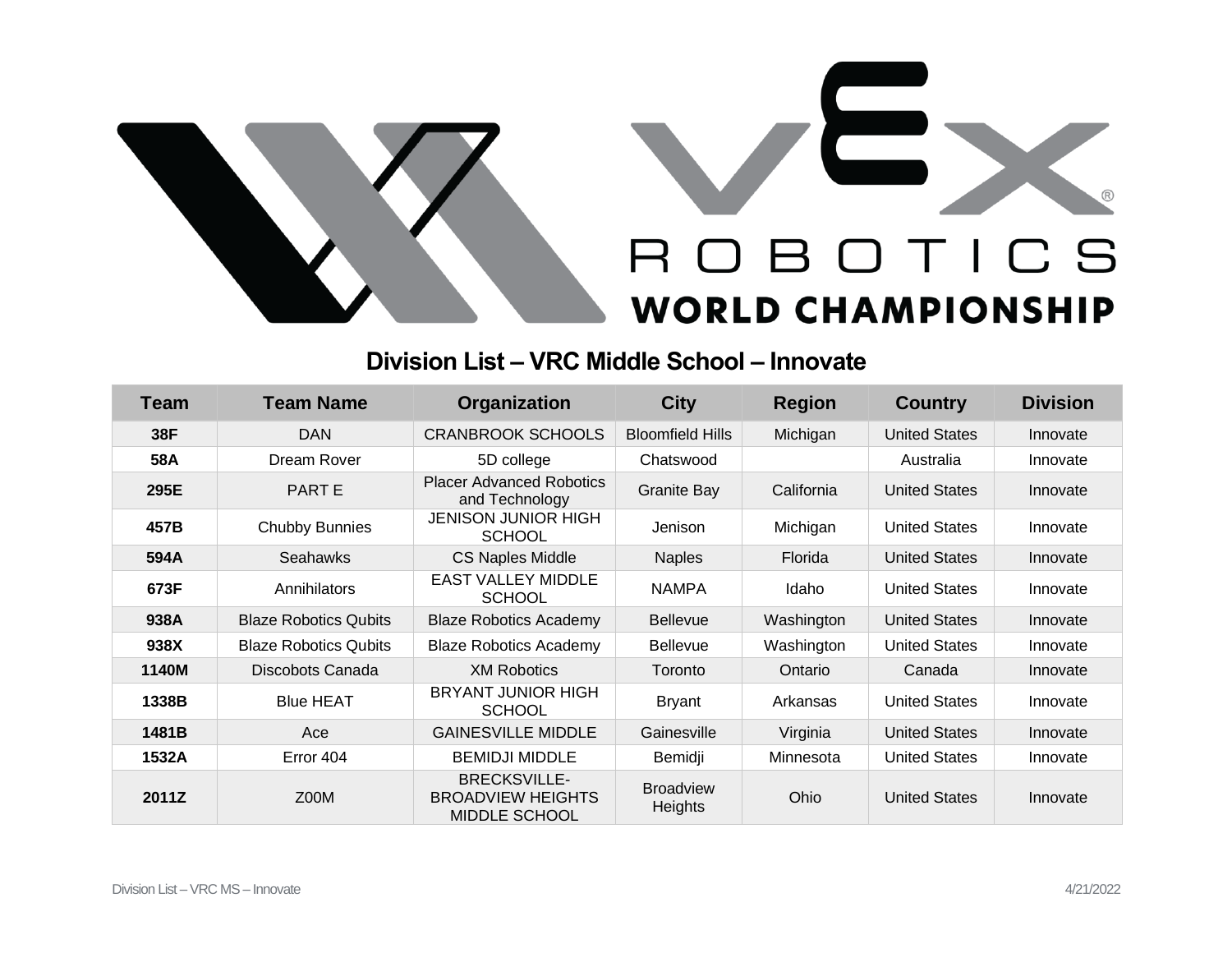| 2463A  | <b>Golden Hawks</b><br>Intermediate | Nanakuli Intermediate<br>School                                   | Waianae            | Hawaii     | <b>United States</b> | Innovate |
|--------|-------------------------------------|-------------------------------------------------------------------|--------------------|------------|----------------------|----------|
| 2988A  | <b>Alpha Entity</b>                 | 5D college                                                        | chatswood          |            | Australia            | Innovate |
| 3324B  | <b>Supernova Calamity</b>           | <b>SCIENCE ACADEMY</b><br><b>STEM MAGNET</b>                      | North<br>Hollywood | California | <b>United States</b> | Innovate |
| 3547S  | <b>VIRUS: Space Monkeys</b>         | <b>Technolgy First</b>                                            | Monroe             | Michigan   | <b>United States</b> | Innovate |
| 4082A  | <b>Rocket Robots</b>                | <b>ST NICHOLAS</b><br><b>CATHOLIC SCHOOL</b>                      | Freedom            | Wisconsin  | <b>United States</b> | Innovate |
| 4610J  | Jariffe                             | <b>Robot Revolution</b>                                           | Summit             | New Jersey | <b>United States</b> | Innovate |
| 5965B  | Eaglebots                           | <b>CLEAR LAKE INT</b>                                             | League City        | Texas      | <b>United States</b> | Innovate |
| 6096A  | RoboRays 1                          | <b>STONE HILL MIDDLE</b>                                          | <b>Dulles</b>      | Virginia   | <b>United States</b> | Innovate |
| 6356A  | Tiny Box Tim                        | <b>TRAIL RIDGE MIDDLE</b><br><b>SCHOOL</b>                        | Longmont           | Colorado   | <b>United States</b> | Innovate |
| 6842K  | Kobayashi Maru                      | Park Tudor School                                                 | Indianapolis       | Indiana    | <b>United States</b> | Innovate |
| 7225Z  | <b>Southland Borderbots</b>         | Southland Middle School                                           | Adams              | Minnesota  | <b>United States</b> | Innovate |
| 7481A  | <b>VEXTERS</b>                      | <b>LEAGUE CITY INT</b>                                            | League City        | Texas      | <b>United States</b> | Innovate |
| 7700C  | <b>Rolling Robots</b>               | Rolling Robots West LA                                            | Los Angeles        | California | <b>United States</b> | Innovate |
| 7830K  | <b>ACP Noble Knights</b>            | Arizona College Prep<br>Middle School                             | Chandler           | Arizona    | <b>United States</b> | Innovate |
| 8634B  | <b>Monkey Business</b>              | <b>WILL ROGERS JHS</b>                                            | Claremore          | Oklahoma   | <b>United States</b> | Innovate |
| 8778W  | <b>Dubs</b>                         | Platte City Middle School                                         | <b>Platte City</b> | Missouri   | <b>United States</b> | Innovate |
| 8860C  | The Dilly Dudes                     | Hudsonville Robotics -<br><b>Riley MS</b>                         | Hudsonville        | Michigan   | <b>United States</b> | Innovate |
| 9039T  | BBRC: P.A.N.K.                      | <b>BrandywineBOTS</b><br><b>Robotics Club</b>                     | Wilmington         | Delaware   | <b>United States</b> | Innovate |
| 9296D  | Pegasus                             | Selbyville Middle School                                          | Selbyville         | Delaware   | <b>United States</b> | Innovate |
| 9545N  | <b>Cyber Nuts</b>                   | <b>Roland Middle School</b>                                       | Roland             | Oklahoma   | <b>United States</b> | Innovate |
| 9935K  | Krypton                             | Ramay Junior High School                                          | Fayetteville       | Arkansas   | <b>United States</b> | Innovate |
| 10058A | Macho Mangoes                       | <b>CORAL ACADEMY OF</b><br><b>SCIENCE LAS VEGAS -</b><br>Eastgate | Henderson          | Nevada     | <b>United States</b> | Innovate |
| 10820B | <b>Goal Diggers</b>                 | <b>WILLOW SPRINGS</b><br><b>MIDDLE</b>                            | <b>LUCAS</b>       | Texas      | <b>United States</b> | Innovate |
| 11101C | <b>Barcbots Demolition Devil</b>    | <b>Barcbots</b>                                                   | Cupertino          | California | <b>United States</b> | Innovate |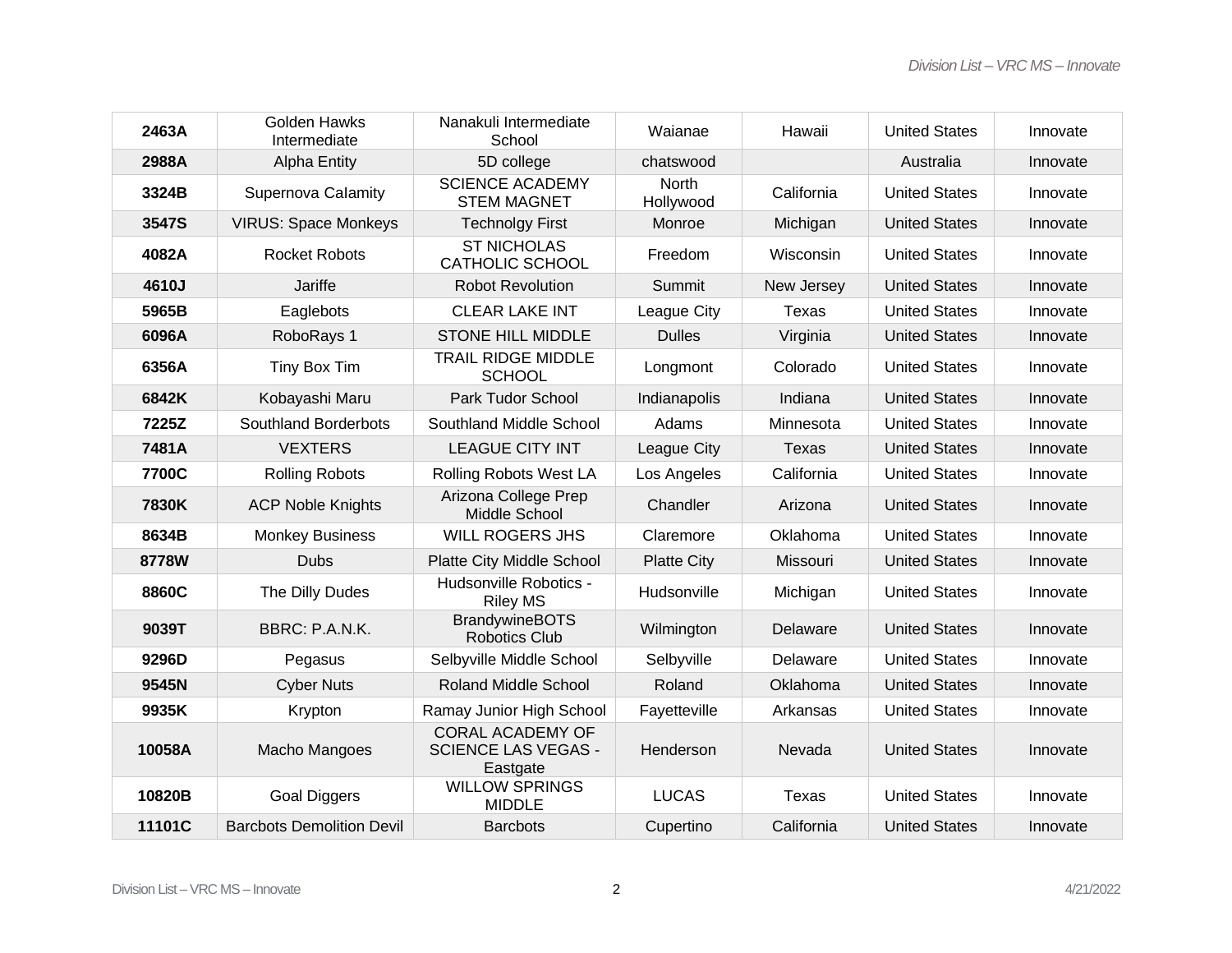| 14144B | The Bros                   | <b>WOOD RIDGE MIDDLE</b><br><b>SCHOOL</b>                             | <b>High Ridge</b>         | Missouri                   | <b>United States</b> | Innovate |
|--------|----------------------------|-----------------------------------------------------------------------|---------------------------|----------------------------|----------------------|----------|
| 15486M | <b>Manticores</b>          | <b>VISTA SCHOOL</b>                                                   | <b>IVINS</b>              | Utah                       | <b>United States</b> | Innovate |
| 16868A | Checkmate                  |                                                                       | Markham                   | Ontario                    | Canada               | Innovate |
| 18670A | Mt Seymour Robotics        | North Vancouver                                                       | <b>North</b><br>Vancouver | <b>British</b><br>Columbia | Canada               | Innovate |
| 19291X | Capitalism                 | Ankeney Middle<br><b>School/Greene County</b><br><b>Career Center</b> | <b>Beavercreek</b>        | Ohio                       | <b>United States</b> | Innovate |
| 20731D | Dodo & Co.                 | Pymble Ladies College,<br>Sydney, Australia                           | Pymble                    |                            | Australia            | Innovate |
| 21050G | <b>Phillip Cook</b>        | <b>MCGEHEE HIGH</b><br><b>SCHOOL</b>                                  | McGehee                   | Arkansas                   | <b>United States</b> | Innovate |
| 23438B | FFMS Bronco Bots B         | <b>FIVE FORKS MIDDLE</b><br><b>SCHOOL</b>                             | Lawrenceville             | Georgia                    | <b>United States</b> | Innovate |
| 25312V | <b>Duck Dimension</b>      | <b>SISSONVILLE MIDDLE</b><br><b>SCHOOL</b>                            | charleston                | West Virginia              | <b>United States</b> | Innovate |
| 27301B | Papio Hunters              | Waianae Intermediate<br>School                                        | Waianae                   | Hawaii                     | <b>United States</b> | Innovate |
| 32789B | <b>NRT</b>                 | <b>NORTHFIELD JR-SR</b><br><b>HIGH SCHOOL</b>                         | Wabash                    | Indiana                    | <b>United States</b> | Innovate |
| 36116D | <b>Under Construction</b>  | <b>Montgomery Catholic</b><br><b>Preparatory School</b>               | <b>MONTGOMER</b><br>Y     | Alabama                    | <b>United States</b> | Innovate |
| 38678D | <b>SPX Panthers D</b>      | St Pius X Middle School                                               | <b>EDGEWOOD</b>           | Kentucky                   | <b>United States</b> | Innovate |
| 42111P | Peas in a Pod              | Elyria Robotics - Middle<br>School                                    | Elyria                    | Ohio                       | <b>United States</b> | Innovate |
| 44036E | Mean Machine               | Winneconne Middle<br>School                                           | Winneconne                | Wisconsin                  | <b>United States</b> | Innovate |
| 47114A | <b>VEXcellent Girls</b>    | North Shore Coding and<br><b>Robotics Club</b>                        | <b>Great Neck</b>         | <b>New York</b>            | <b>United States</b> | Innovate |
| 52718E | <b>WEK</b>                 | <b>CHESTERTON MIDDLE</b><br><b>SCHOOL</b>                             | Chesterton                | Indiana                    | <b>United States</b> | Innovate |
| 55371D | <b>Cannibalistic Candy</b> | PRINCETON MIDDLE<br><b>SCHOOL</b>                                     | <b>PRINCETON</b>          | Minnesota                  | <b>United States</b> | Innovate |
| 61187D | AR: EIEIO                  | <b>Allendale Robotics</b>                                             | Allendale                 | Michigan                   | <b>United States</b> | Innovate |
| 65292C | <b>Hot Motors</b>          | <b>Central Middle School</b>                                          | <b>Bartlesville</b>       | Oklahoma                   | <b>United States</b> | Innovate |
| 68689B | Hold Up,                   | <b>BP STEM Academy</b>                                                | <b>Baldwin Park</b>       | California                 | <b>United States</b> | Innovate |